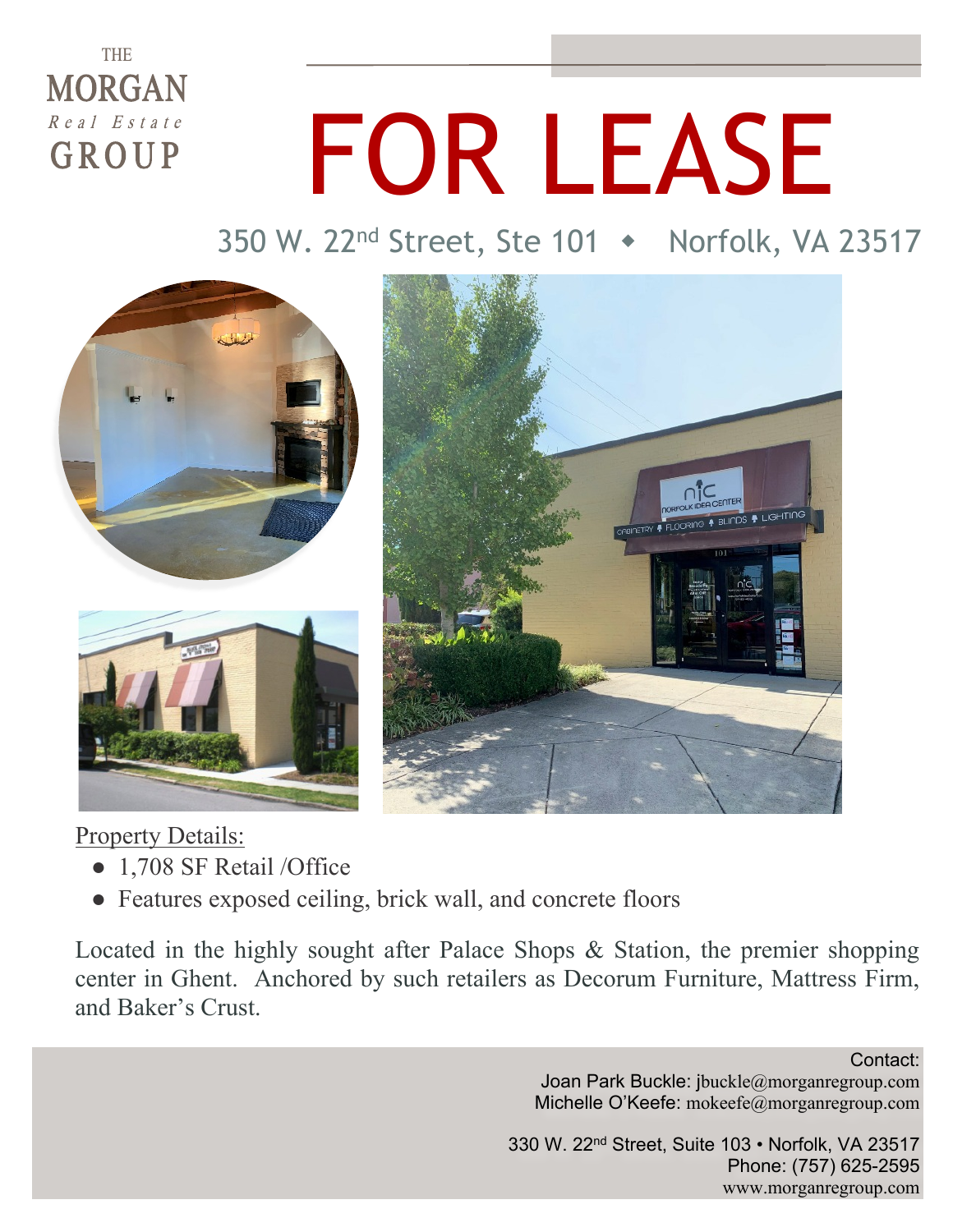### THE **MORGAN**  $R$  e a  $I$  E s t a t e GROUP



## Space Plan





Note: This rendering is not to scale and does not represent the exact layout.

*Although the information contained herein was provided by sources believed to be reliable, The Morgan Real Estate Group makes no representation, expressed or implied, as to its accuracy and said information is subject to errors, omissions or changes.*